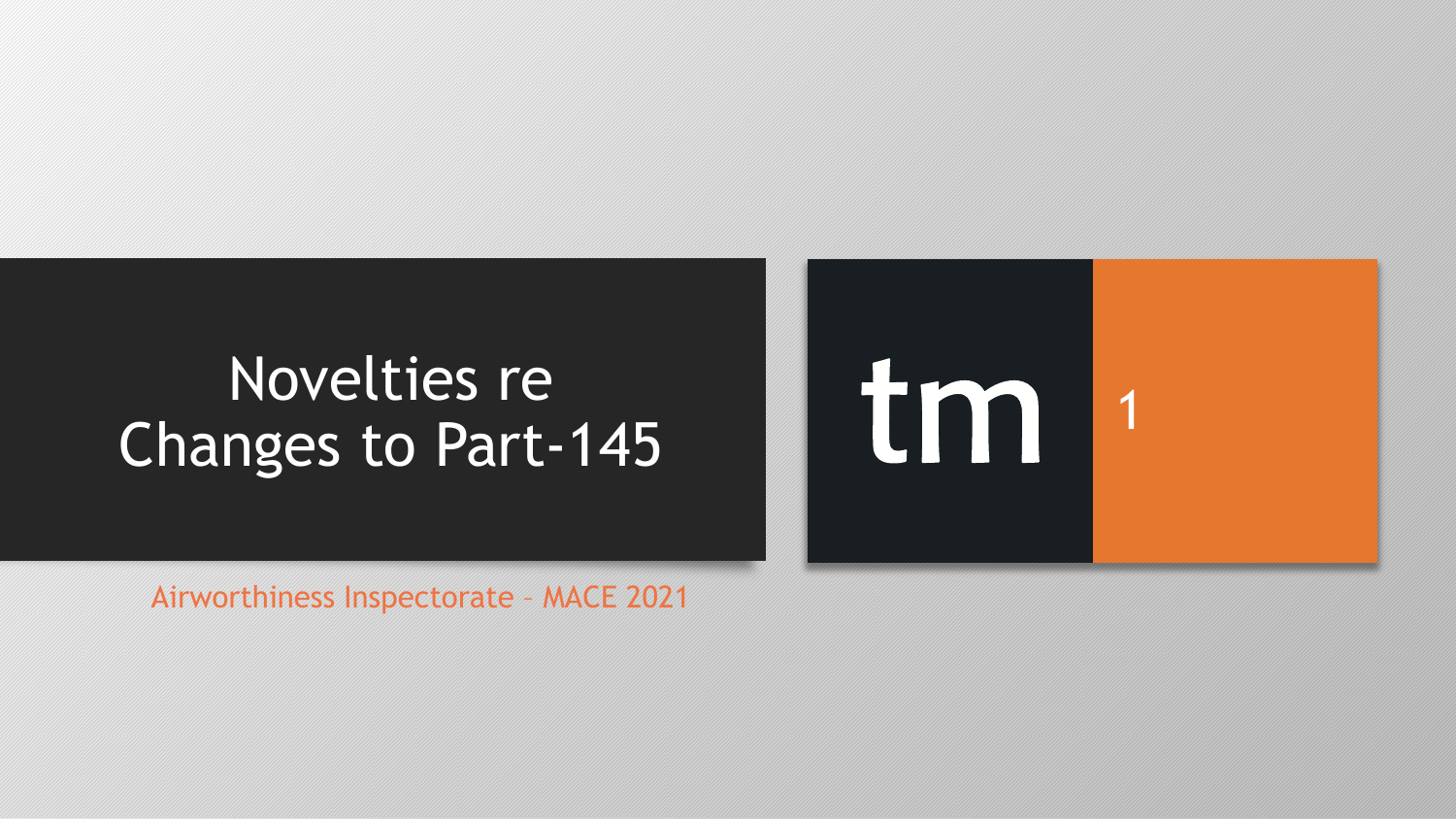## Changes to Section A

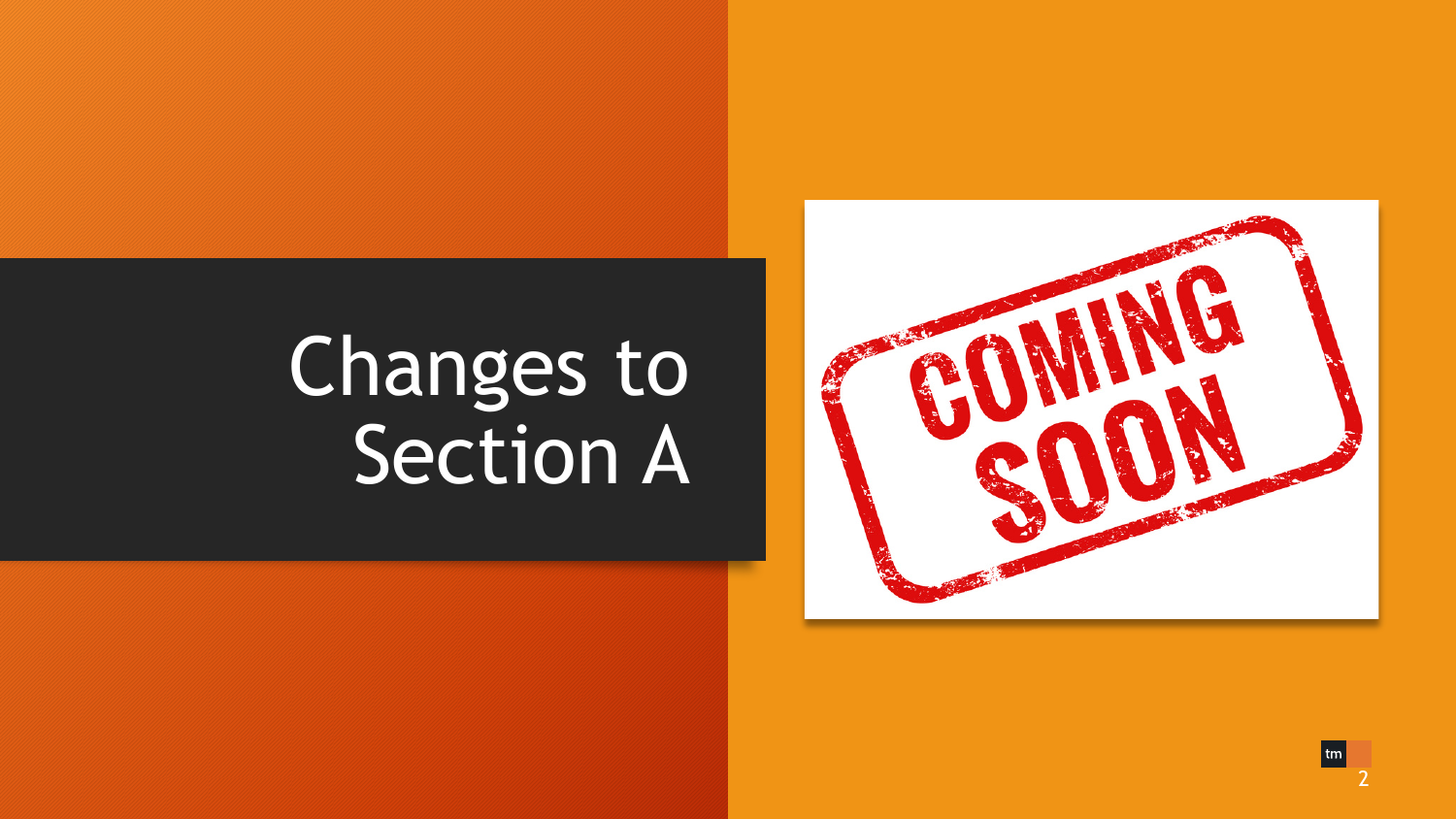| Old Part 145 |                                                 | New Part 145 |                                               |
|--------------|-------------------------------------------------|--------------|-----------------------------------------------|
| 145.1        | General                                         | 145.1        | Competent authority                           |
| 145.A.10     | Scope                                           | 145.A.10     | Scope                                         |
| 145.A.15     | Application                                     | 145.A.15     | Application for an organizational certificate |
| 145.A.20     | Terms of approval                               | 145.A.20     | Terms of Approval & Scope of work             |
| 145.A.25     | <b>Facility Requirements</b>                    | 145.A.25     | <b>Facility Requirements</b>                  |
| 145.A.30     | <b>Personnel Requirements</b>                   | 145.A.30     | Personnel Requirements                        |
| 145.A.35     | Certifying & Support Staff                      | 145.A.35     | Certifying & Support Staff                    |
| 145.A.36     | <b>Records of Airworthiness Review</b><br>staff |              | <b>DELETED</b>                                |
|              | <b>NEW</b>                                      | 145.A.37     | Airworthiness review staff                    |
| 145.A.40     | Equipment & tools                               | 145.A.40     | Equipment & tools                             |
| 145.A.42     | Components                                      | 145.A.42     | Components                                    |
| 145.A.45     | <b>Maintenance Data</b>                         | 145.A.45     | <b>Maintenance Data</b>                       |
| 145.A.47     | <b>Production Planning</b>                      | 145.A.47     | <b>Production Planning</b>                    |
| 145.A.45     | <b>Maintenance Data</b>                         | 145.A.45     | <b>Maintenance Data</b>                       |
| 145.A.50     | <b>Certification of Maintenance</b>             | 145.A.50     | <b>Certification of Maintenance</b>           |
| 145.A.55     | Maintenance & airworthiness<br>review records   | 145.A.55     | Record-keeping                                |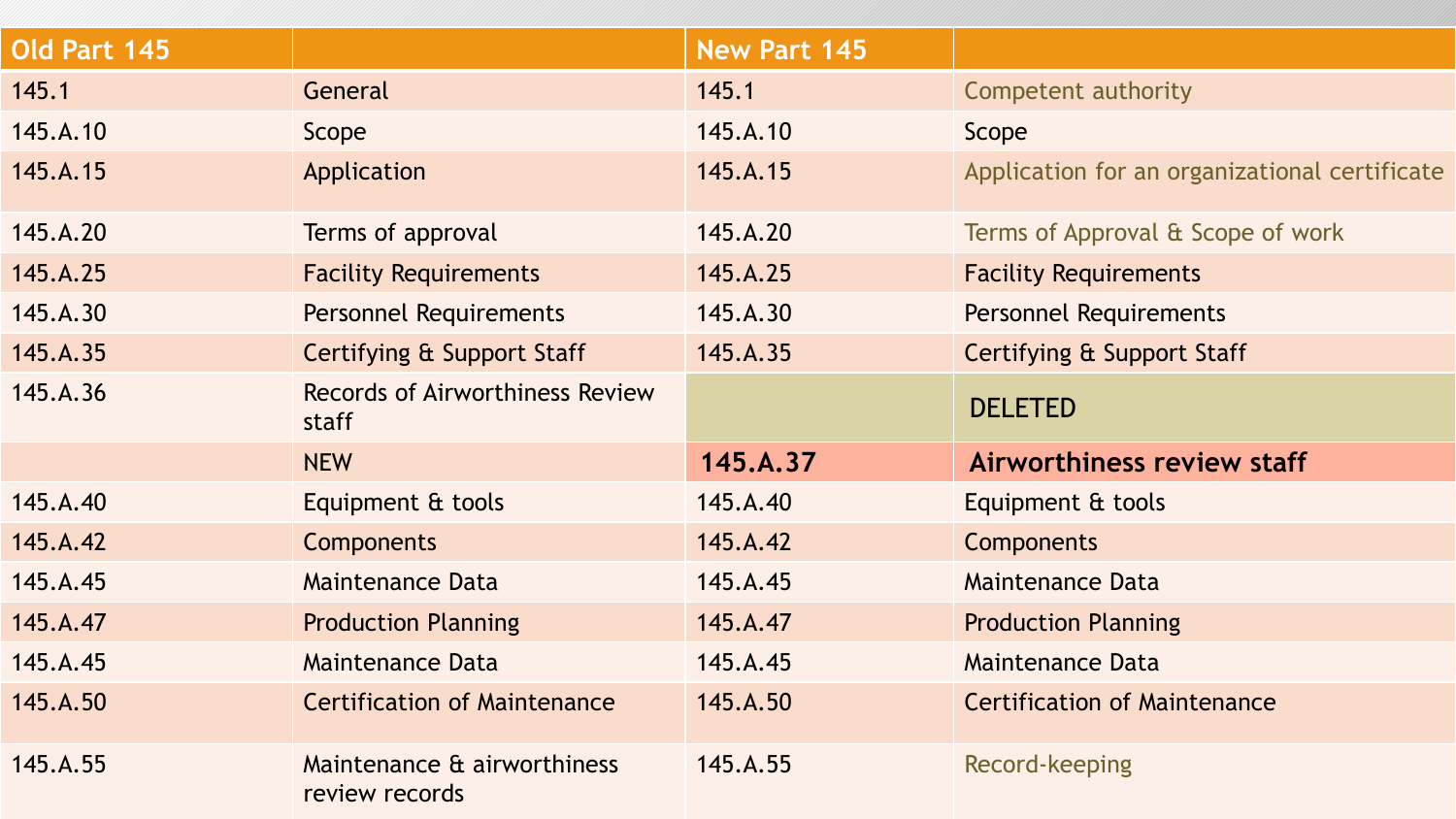| Old Part 145 |                                                                            | <b>New Part 145</b> |                                         |
|--------------|----------------------------------------------------------------------------|---------------------|-----------------------------------------|
| 145.A.60     | <b>Occurrence Reporting</b>                                                | 145.A.60            | <b>Occurrence Reporting</b>             |
| 145.A.65     | Safety and quality policy, maintenance<br>procedures and<br>quality system | 145.A.65            | <b>Maintenance Procedures</b>           |
| 145.A.70     | <b>Maintenance Organisation Exposition</b>                                 | 145.A.70            | Maintenance Organisation Exposition MOE |
| 145.A.75     | Privileges of the organisation                                             | 145.A.75            | Privileges of the organisation          |
| 145.A.80     | Limitations of the organization                                            |                     | <b>DELETED</b>                          |
| 145.A.85     | Changes to the organisation                                                | 145.A.85            | Changes to the organisation             |
| 145.A.90     | <b>Continued Validity</b>                                                  | 145.A.90            | <b>Continued Validity</b>               |
| 145.A.95     | <b>Findings</b>                                                            | 145.A.95            | <b>Findings</b>                         |
|              |                                                                            | 145.A.120           | <b>Means of compliance</b>              |
|              |                                                                            | 145.A.140           | <b>Access</b>                           |
|              |                                                                            | 145.A.155           | Immediate reaction to a safety problem  |
|              |                                                                            | 145.A.200           | <b>Management system</b>                |
|              |                                                                            | 145.A.202           | Internal safety reporting scheme        |
|              |                                                                            | 145.A.205           | <b>Contracting and subcontracting</b>   |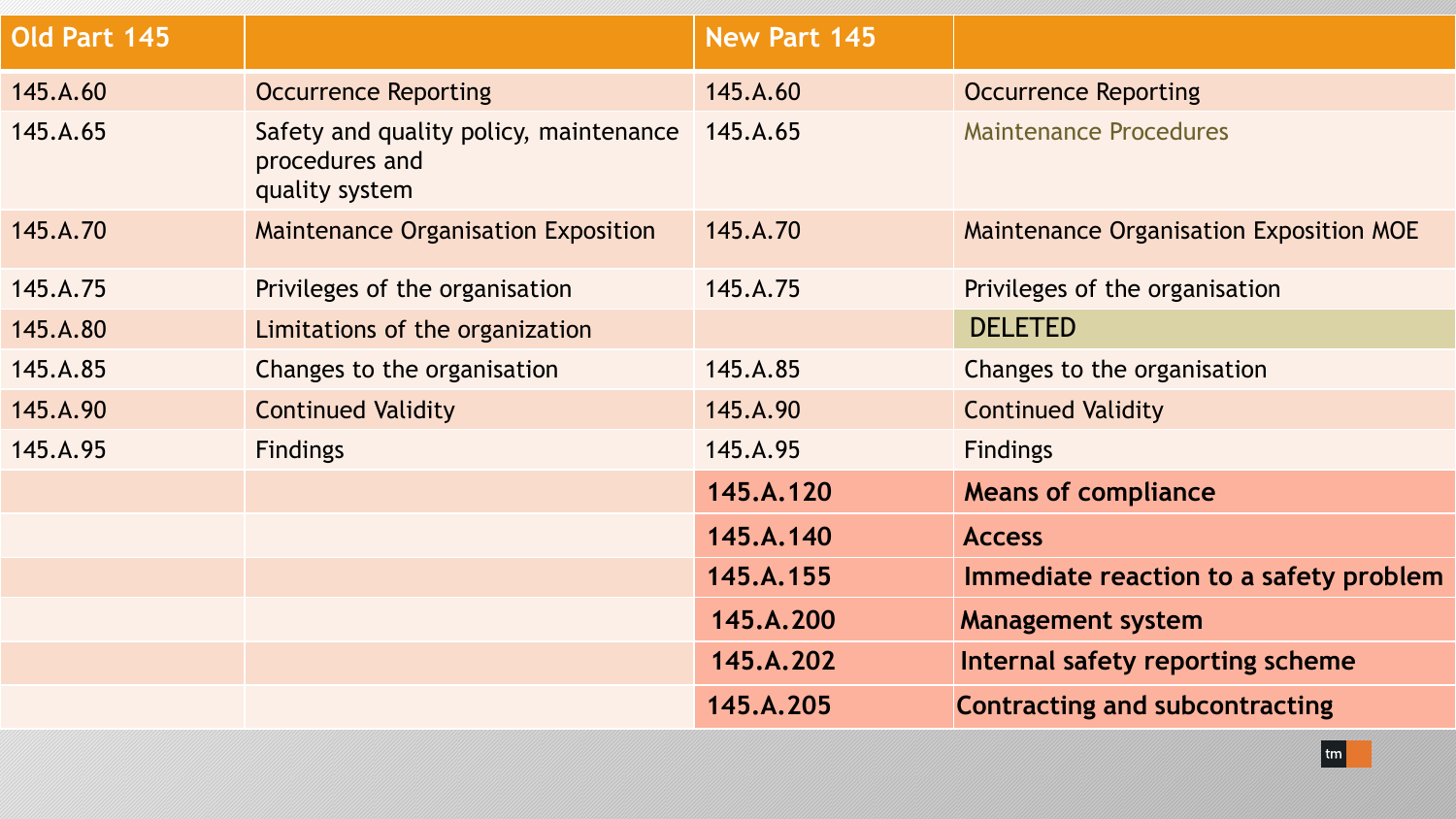#### Part-145 Airworthiness Review Staff

In the old regulation paragraph (k) of 145.A.30 gave the personnel requirements that a 145 organisation shall meet in order to issue an airworthiness review certificate

However Paragraph (k) of 145.A.30 is replaced with the following statement

• If the organisation performs airworthiness reviews and issues the corresponding airworthiness review certificate in accordance with point ML.A.903 of Annex Vb (Part-ML), it shall have airworthiness review staff that are qualified and authorised in accordance with point  $145.A.37$ .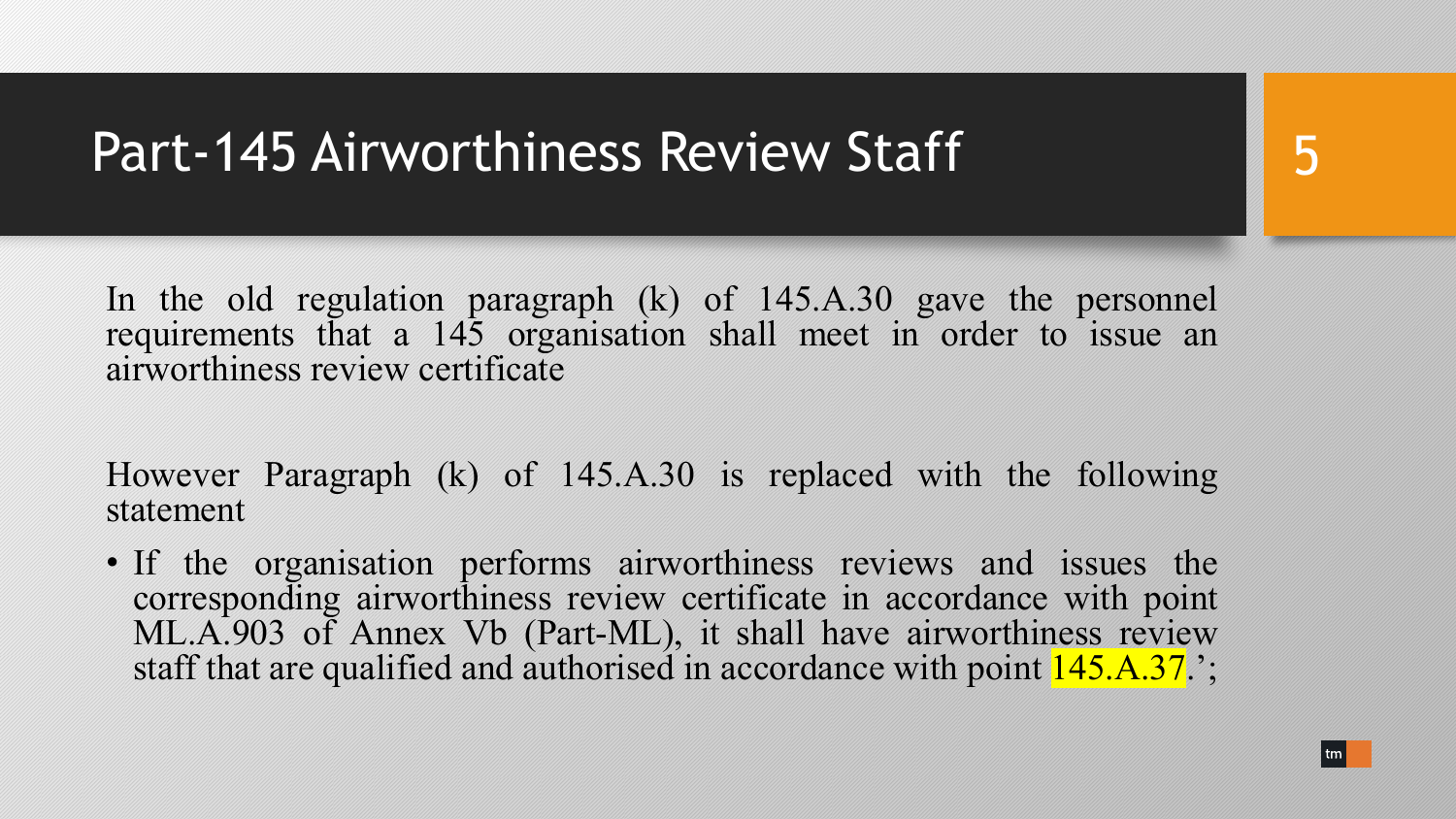### Part-145.A.37 Airworthiness Review Staff

(a) In order to be approved to carry out airworthiness reviews and to issue the corresponding airworthiness review certificates (ARC) for aircraft covered by Annex Vb (Part-ML), the organisation shall have airworthiness review staff that comply with all of the following requirements:

6

- $\triangleright$  (1) they have acquired experience in continuing airworthiness of at least 1 year for sailplanes and balloons and of at least 3 years for all other aircraft;
- (2) they hold a certifying staff authorisation for the corresponding aircraft;
- (3) they have acquired knowledge of Annex I (Part-M), Subpart C, or of Annex Vb (Part-ML), Subpart C;
- (4) they have acquired knowledge of the procedures of the maintenance organisation relevant to the airworthiness review and issue of the airworthiness review certificate.
- (b) Before the organisation issues an airworthiness review authorisation to a candidate, that person shall perform an airworthiness review under the supervision of the competent authority or under the supervision of a person that is already<br>authorised as airworthiness review staff by the organisation. If this airworthiness review under su
- (c) The organisation shall ensure that the airworthiness review staff can demonstrate appropriate recent continuing airworthiness experience.';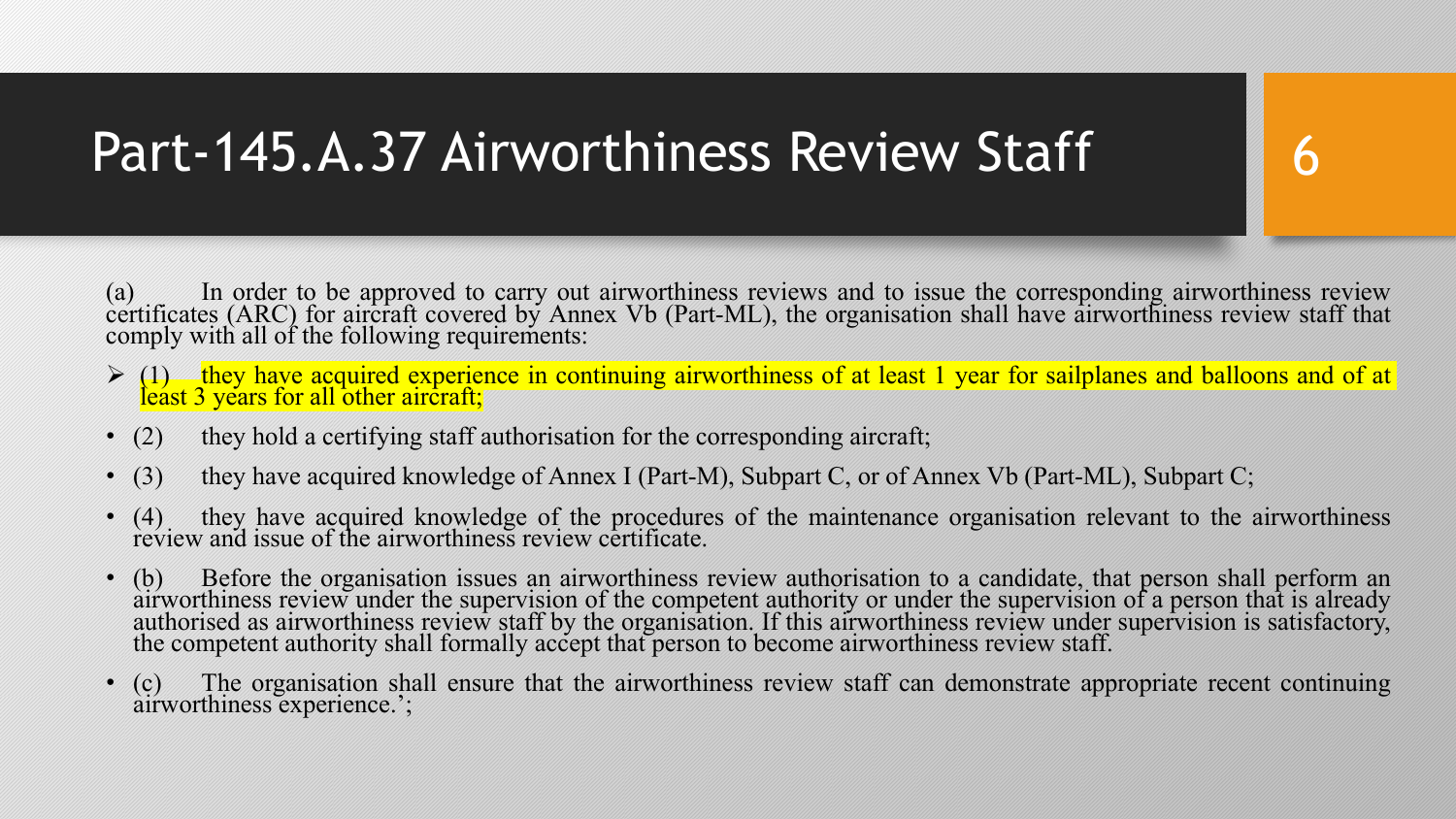### Part 145.A.55 - Record-Keeping

|                                                              | Old Part 145                                 | <b>New Part 145</b> |                                                                                                                                       |
|--------------------------------------------------------------|----------------------------------------------|---------------------|---------------------------------------------------------------------------------------------------------------------------------------|
| <b>Maintenance Records</b>                                   | Past 3 years<br>145.A.55                     | Past 3 years        | From date of issue of CRS                                                                                                             |
| <b>Airworthiness Review</b><br><b>Records</b>                | Past 3 years<br>145.A.36                     | Past 3 years        | From date of issue of the ARC                                                                                                         |
| Maintenance & ARC Records<br>upon termination of the<br>145. | Past 3 years<br>145.A.55                     | Past 3 years        | Transfer retained records for the past 3 years to<br>the last customer/owner, or store them in a<br>manner specified by the CA.       |
| <b>Management System</b><br><b>Records</b>                   | Past 2 years<br><b>AMC</b><br>145.A.65(c)(2) | Past 5 years        | To retain records of the key management<br>processes & contracts for contracting and<br>subcontracting activities                     |
| <b>Personnel Records</b>                                     | Past 3 years<br>145.A.35                     | Past 3 years        | At least 3 years after the person has left the<br>organisation, or after an authorisation issued to<br>that person has been withdrawn |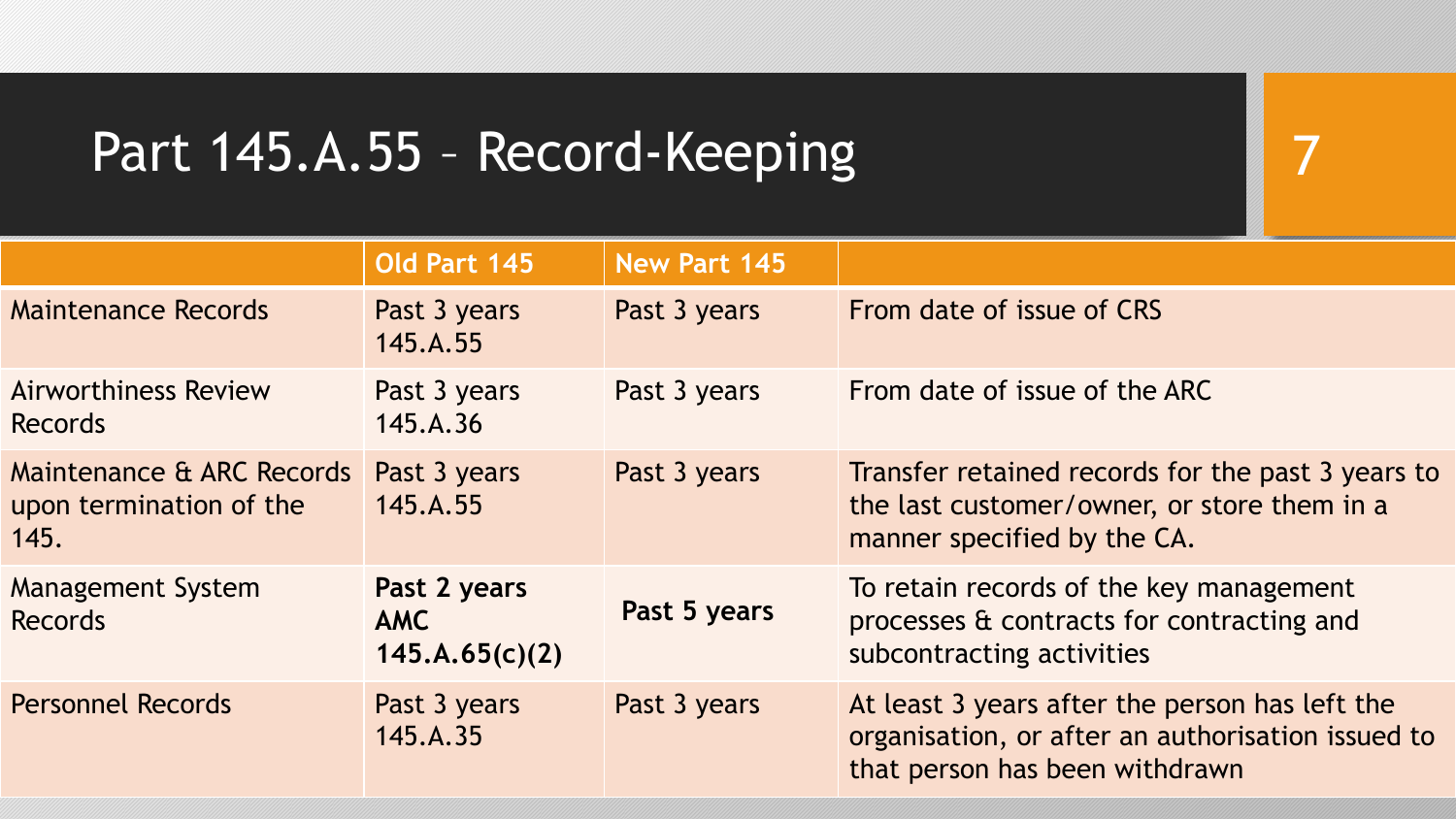#### Part 145.A.55 – Record-Keeping

- The organisation shall establish a record-keeping system that allows adequate storage and reliable traceability of all its activities.
- The **format** of the records shall be specified in the organisation's procedures.
- The records shall be stored in a manner that ensures that they are protected from damage, alteration and theft.';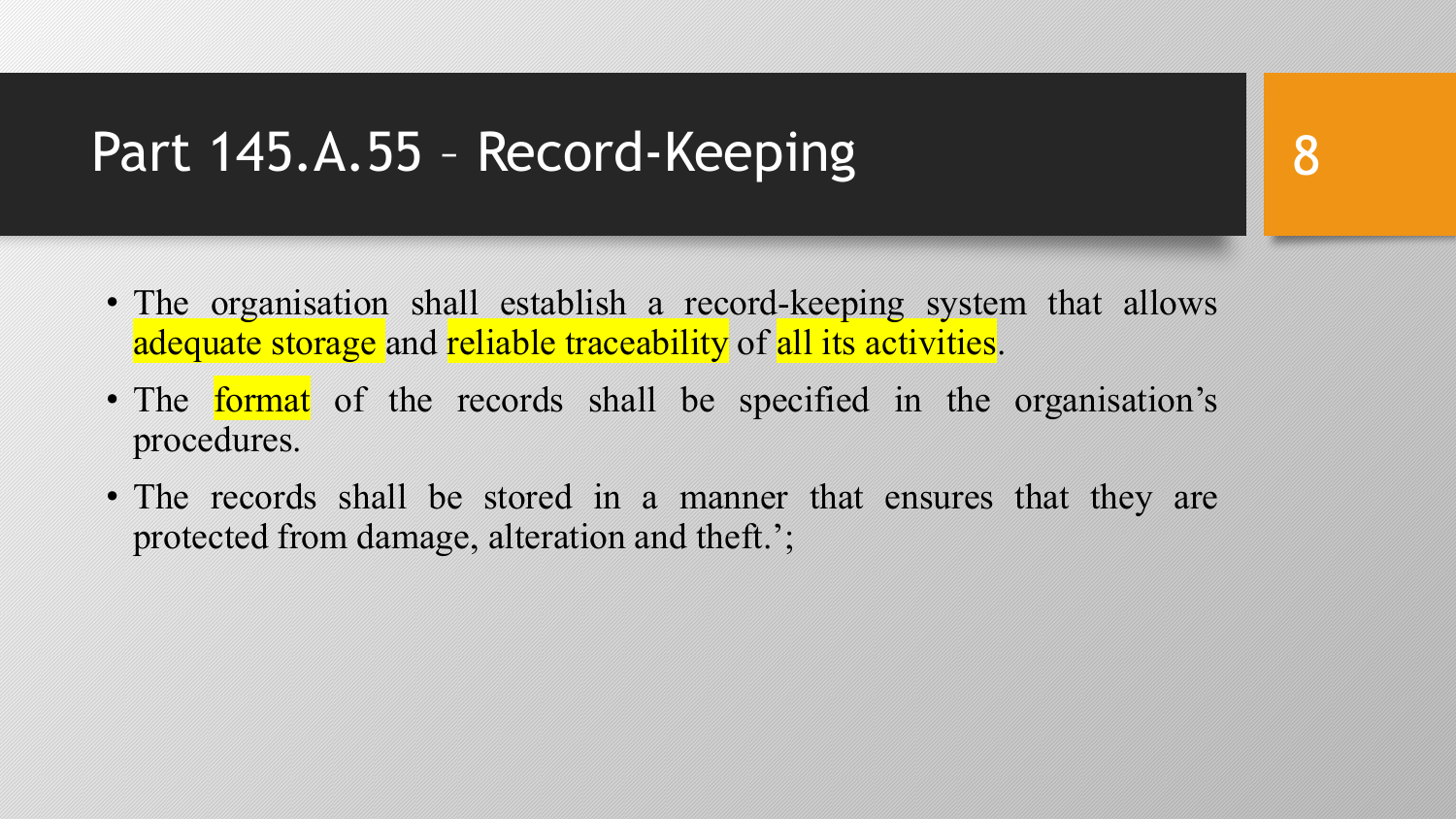## Findings raised by TM-CAD

#### **145.A.95 Findings and observations**

- (a) After the receipt of a notification of findings in accordance with point 145.B.350, the organisation shall:
	- identify the root cause(s) of, and contributing factor(s) to, the non-compliance;
	- define a corrective action plan;
	- demonstrate the implementation of corrective action to the satisfaction of the competent authority.
- (b) The actions referred to in point (a) shall be performed within the period agreed with that competent authority in accordance with point 145.B.350.

#### **145.B.350 (d)(3)**

• If the organisation fails to submit an acceptable corrective action plan, or fails to perform the corrective action within the time period accepted or extended by the competent authority, the finding shall be raised to level 1 and action shall be taken as laid down in point (d)(1).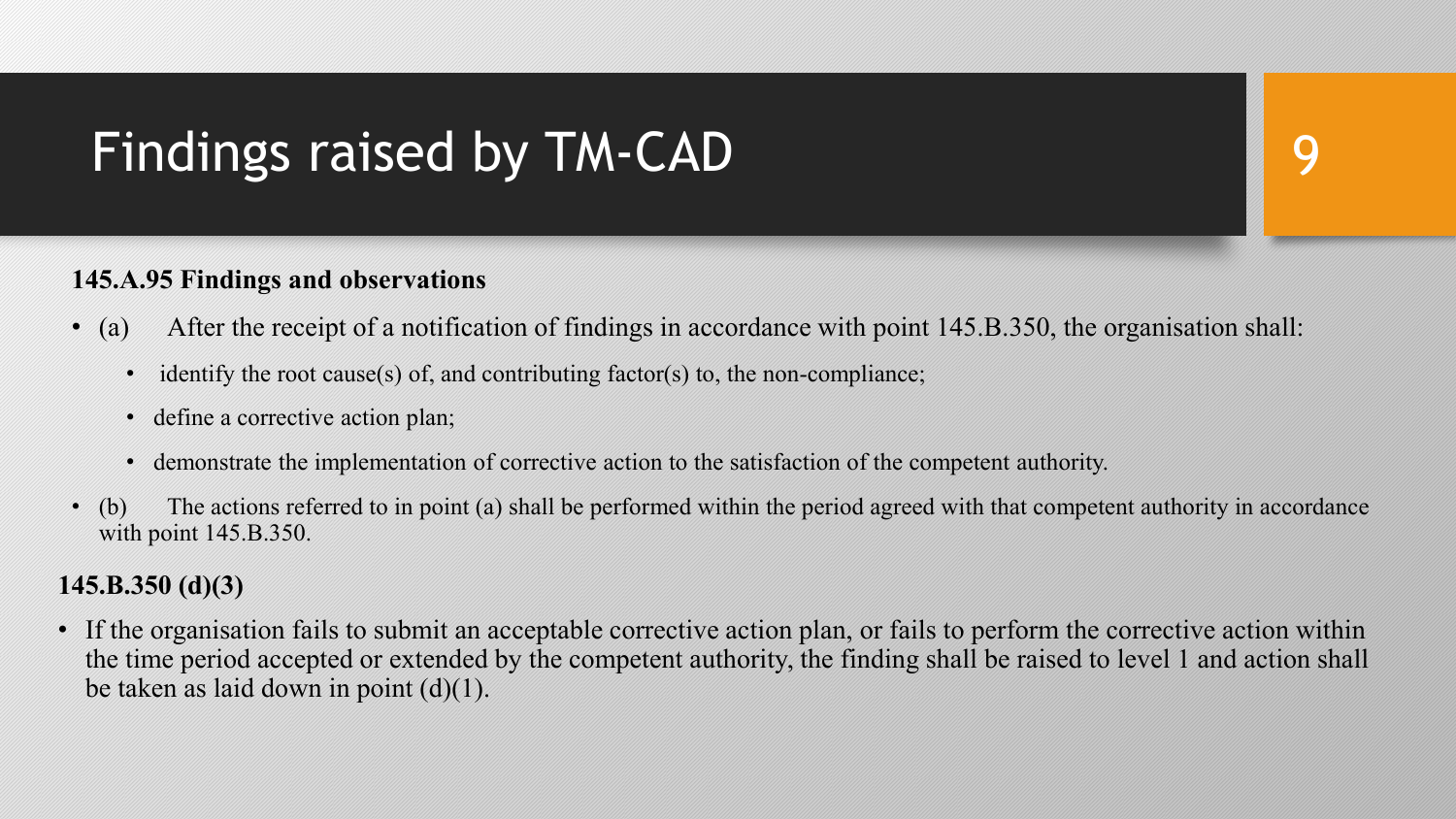## **Issue of Observations by the CA for cases not requiring Level 1 or 2 Findings**

145.B.350(f) The competent authority may issue observations for any of the following cases not requiring level 1 or level 2 findings:

10

- for any item whose performance has been assessed to be ineffective;
- when it has been identified that an item has the potential to cause a non-compliance under points (b) or (c);
- when suggestions or improvements are of interest for the overall safety performance of the organisation.
- The observations issued under this point shall be communicated in writing to the organisation and recorded by the competent authority.

Operator's responsibility:

145.A.95(c) The observations received in accordance with point 145.B.350(f) shall be given due consideration by the organisation. The organisation shall record the decisions taken in respect of those observations.';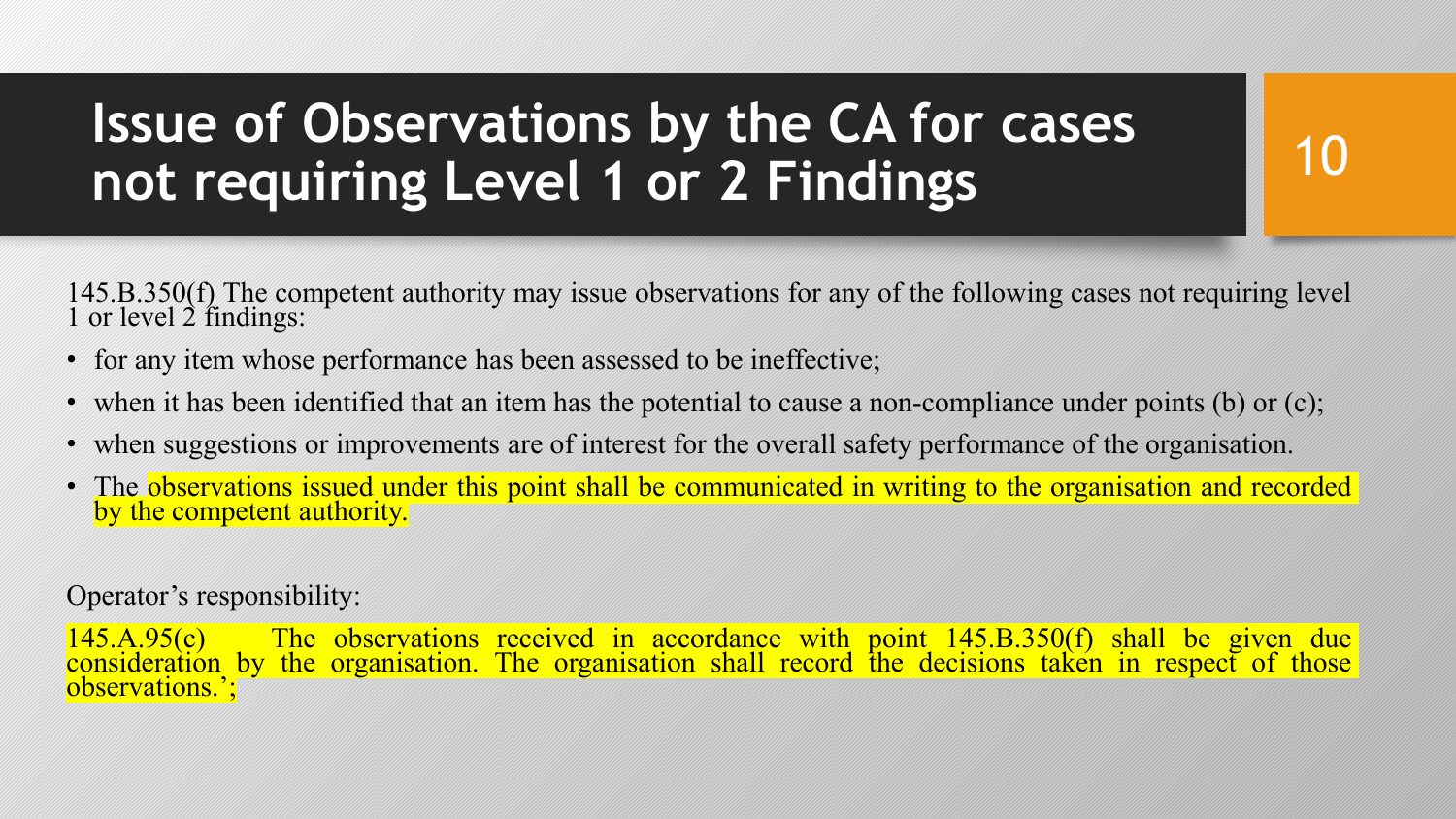#### **145.A.120 - AltMoC's**

#### **145.A.120 Means of compliance**

- (a) An organisation may use any alternative means of compliance to establish compliance with this Regulation.
- (b) If an organisation wishes to use an alternative means of compliance, it shall, prior to using it, provide the competent authority with a full description. The description shall include any revisions to manuals or procedures that may be relevant, as well as an explanation indicating how compliance with this Regulation is achieved.

The organisation may use those alternative means of compliance subject to prior approval from the competent authority.';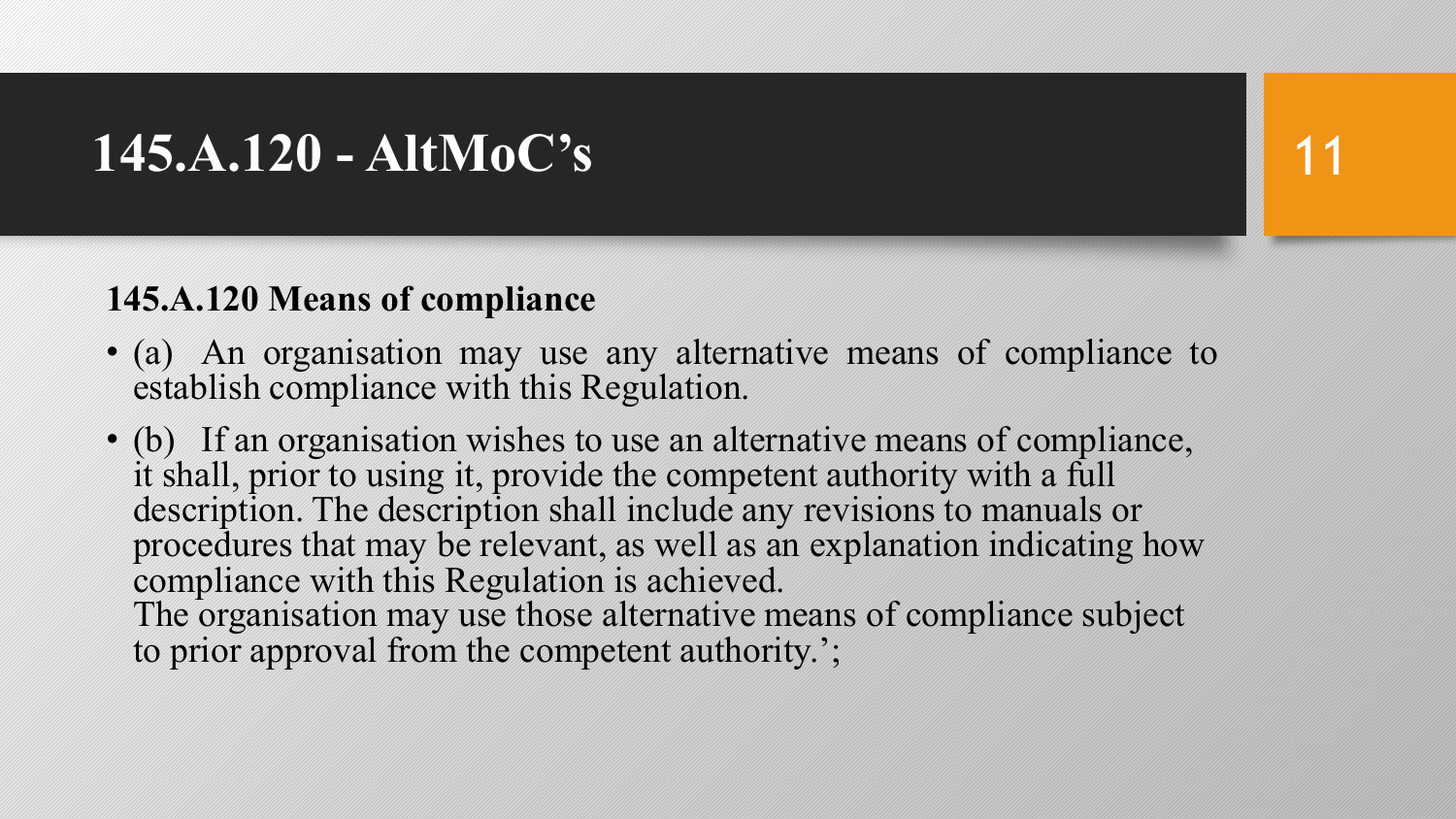#### **145.A.200 Management system**

- a) The organisation shall establish, implement and maintain a management system that includes:
	- 1) clearly defined accountability and lines of responsibility throughout the organisation, including a direct safety accountability of the accountable manager;
	- 2) a description of the overall philosophies and principles of the organisation with regard to safety ('the safety policy'), and the related safety objectives;
	- 3) the identification of aviation safety hazards entailed by the activities of the organisation, their evaluation and the management of the associated risks, including taking actions to mitigate the risks and verify their effectiveness;
	- 4) maintaining personnel trained and competent to perform their tasks;
	- 5) documentation of all management system key processes, including <sup>a</sup> process for making personnel aware of their responsibilities and the procedure for amending that documentation;
	- 6) a function to monitor the compliance of the organisation with the relevant requirements. Compliance monitoring shall include a feedback system of findings to the accountable manager to ensure the effective implementation of corrective actions as necessary;
- b) The management system shall correspond to the size of the organisation and the nature and complexity of its activities, taking into account the hazards and the associated risks inherent in those activities.
- c) If the organisation holds one or more additional organisation certificates within the scope of Regulation (EU) 2018/1139, the management system <mark>may</mark> be integrated with that required under the additional certificate(s) held.';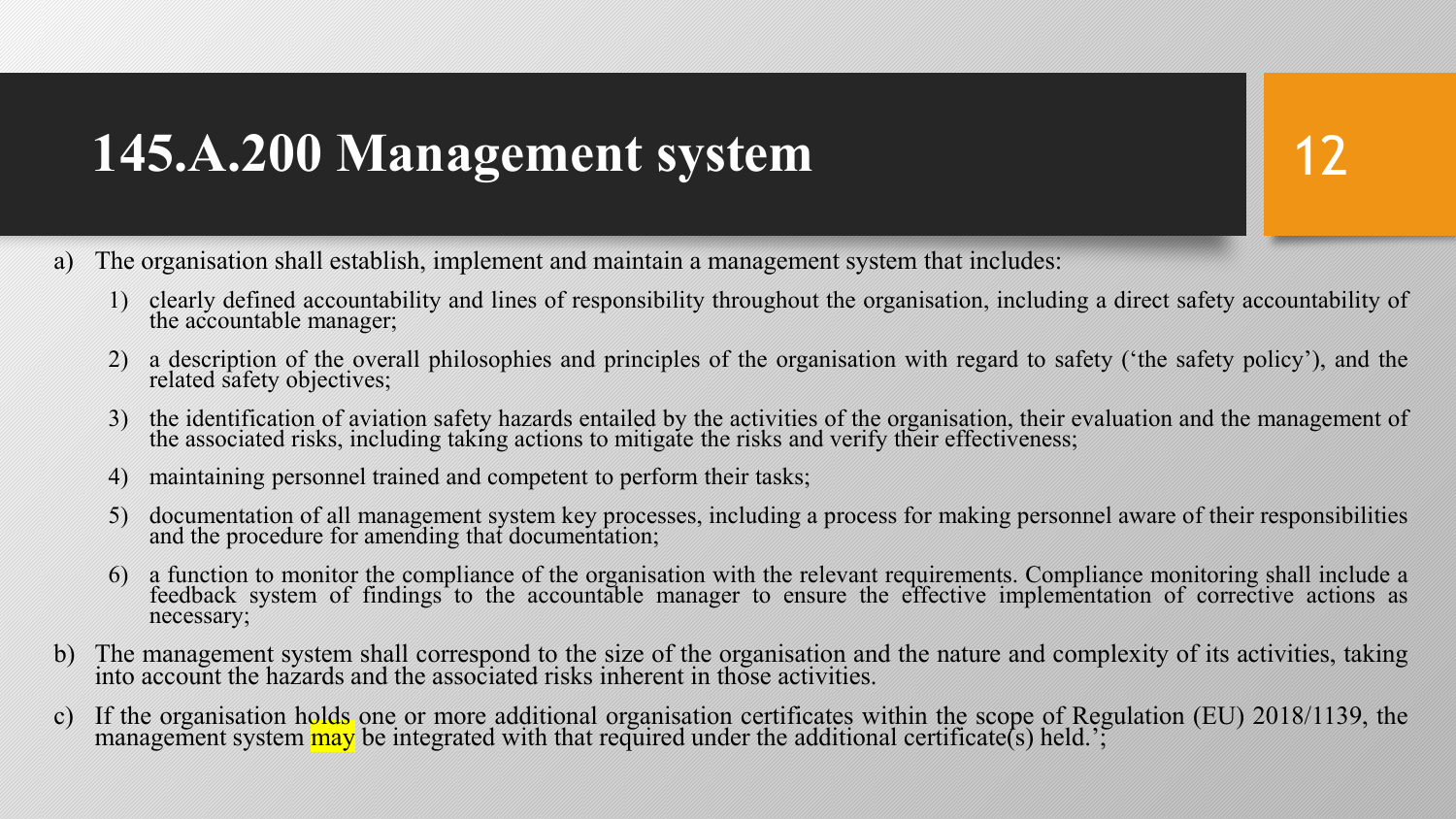#### **145.A.200 Management system – Nominated Personnel**

#### As per 145.A.30:

(a)(b) The accountable manager shall nominate a person or group of persons representing the management structure for the maintenance functions and with the responsibility to ensure that the organisation works in accordance with the MOE and approved procedures. It shall be made clear in the procedures who deputises for a particular person in the case of lengthy absence of that person.

(a)(c) The accountable manager shall nominate a person or group of persons with the responsibility to manage the compliance monitoring function as part of the management system

(b)(ca) The accountable manager shall nominate  $\alpha$  person or group of persons with the responsibility to manage the development, administration and maintenance of effective safety management processes as part of the management system.

Knowledge requirements of the Accountable manager & Nominated personnel are in 145.A.30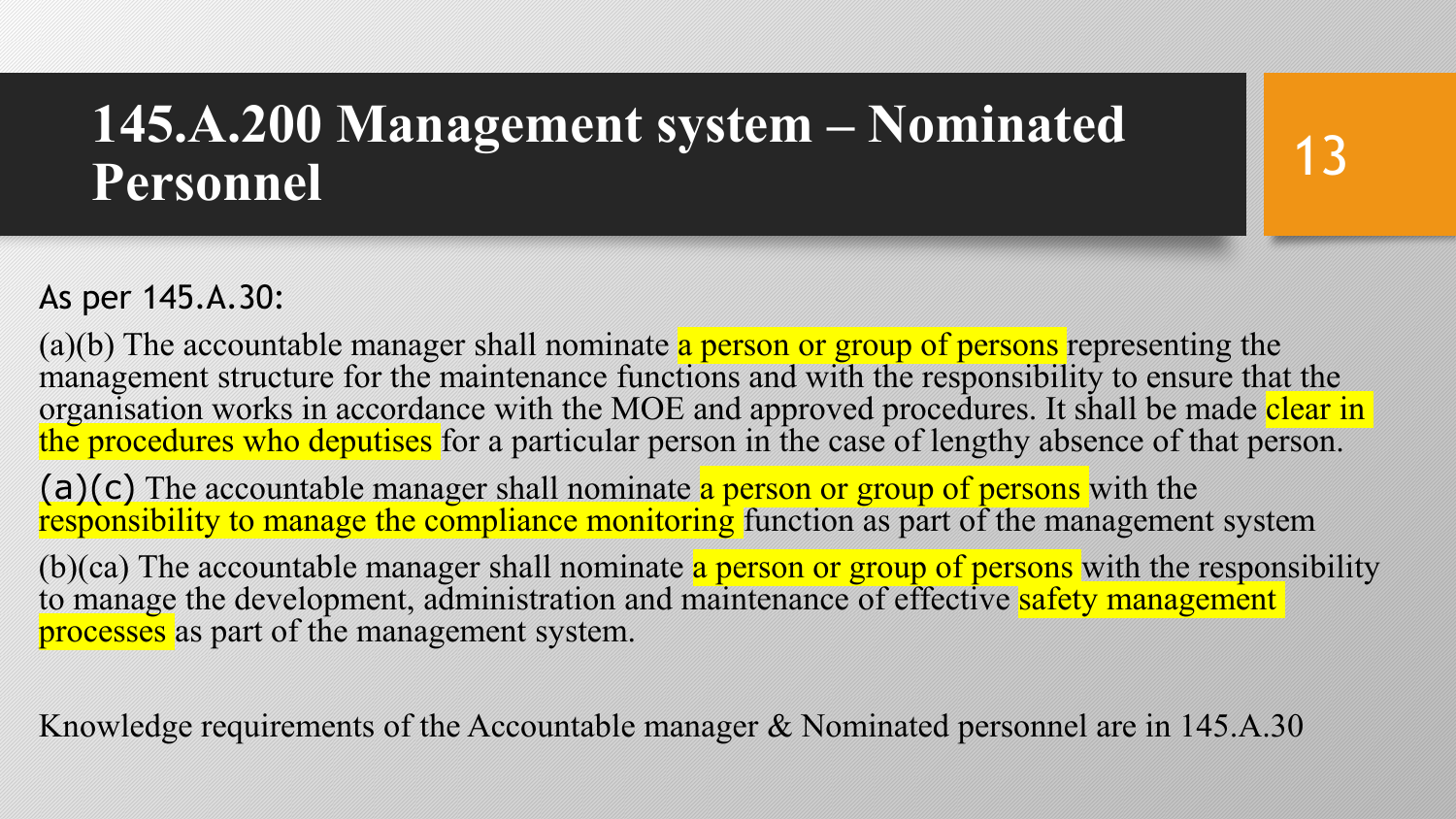#### **145.A.200 – Management System – Man-hour Plan**

14

As per 145.A.30 points (c)  $\theta$  (d) still reflect to a man-hour plan based on an authorization system that shall encompass the management system.

IANs on TM Website IAN 22 & IAN 23

Also changes to 147.A.47 include:

(b) As part of the management system, the planning of maintenance tasks, and the organising of shifts, shall take into account human performance limitations, including the threat of fatigue for maintenance personnel.

(d) The organisation shall ensure that aviation safety hazards associated with external working teams carrying out maintenance at the organisation's facilities are considered by the organisation's facilities are considered management system.';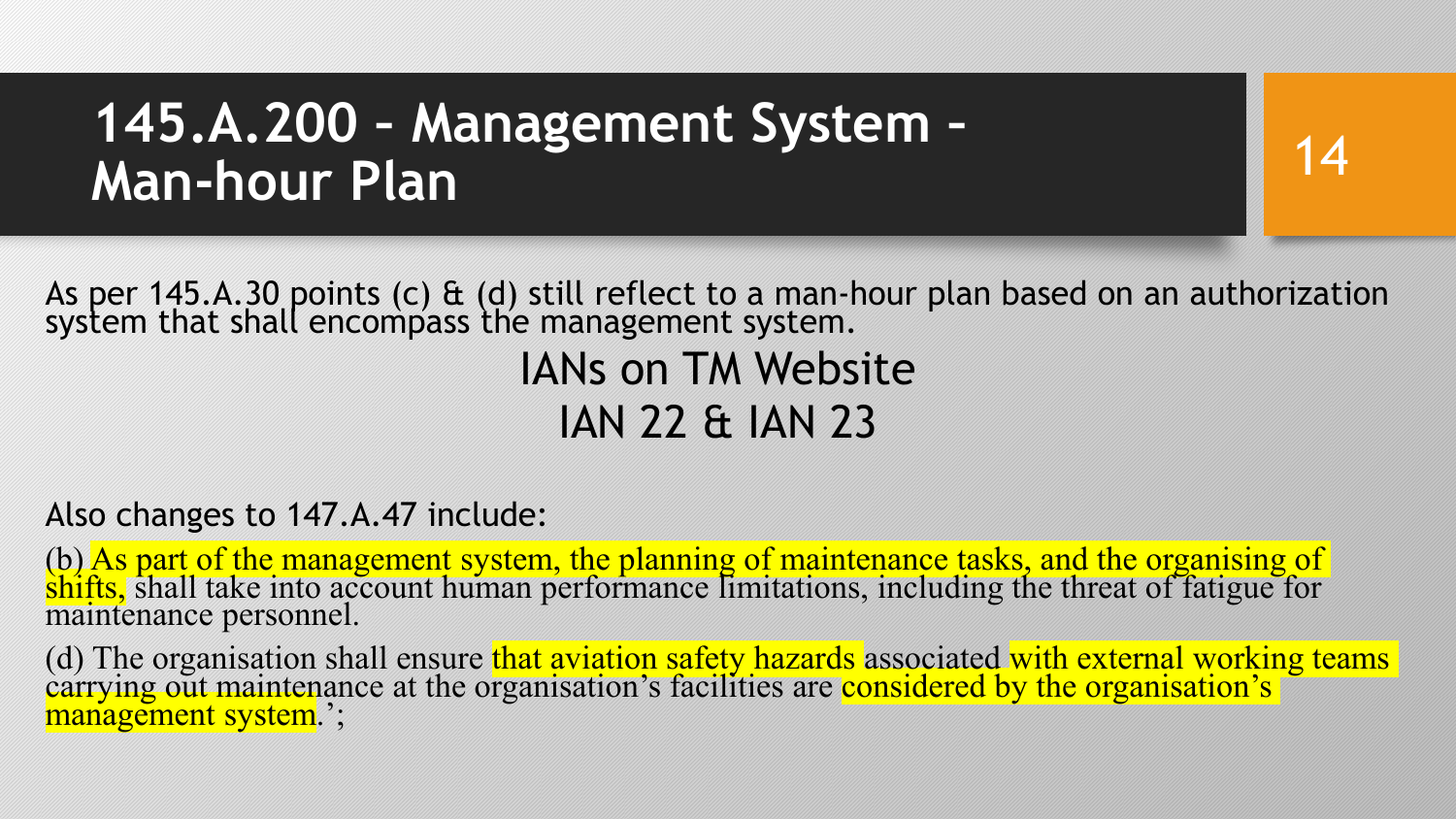### **145.A.202 Internal safety reporting scheme**

(a) As part of its management system, the organisation shall establish an internal safety reporting scheme to enable the collection and evaluation of such occurrences that are to be reported under point 145.A.60.

15

(b) The scheme shall also enable the collection and evaluation of those errors, near misses and hazards reported internally that do not fall under point (a).

(c) Through that scheme, the organisation shall:

(1) identify the causes of, and contributing factors to, the errors, near misses and hazards reported, and address them as part of its safety risk management process in accordance with point 145.A.200(a)(3);

(2) ensure an evaluation of all known, relevant information relating to errors, near misses, hazards and the inability to follow procedures, and <sup>a</sup> method to circulate the information as necessary.

(d)The organisation shall make arrangements to ensure the collection of safety issues related to subcontracted activities.';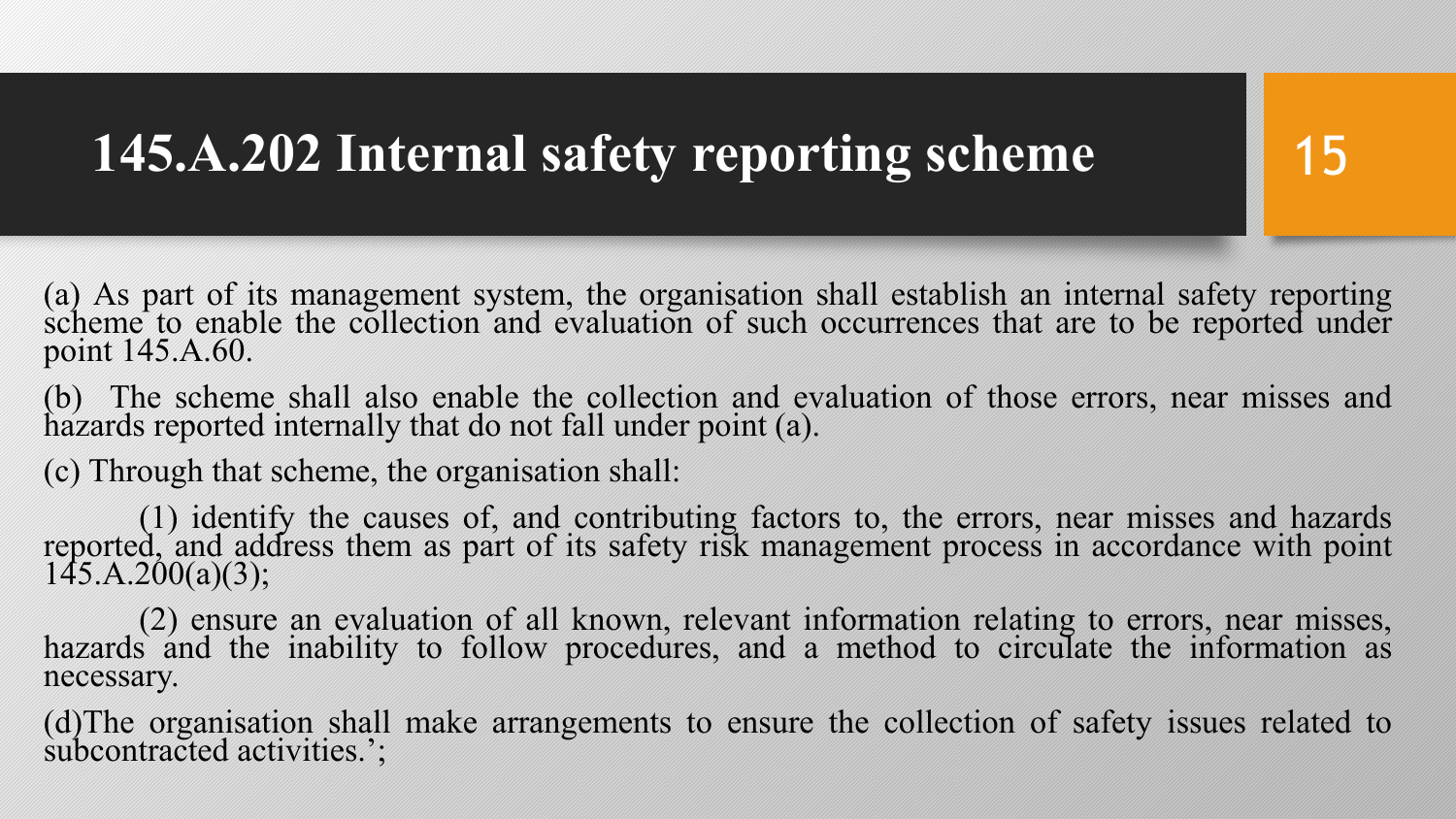#### **145.A.205 Contracting & Subcontracting**

(a) The organisation shall ensure that when contracting or subcontracting any part of its maintenance activities:

(1) the maintenance conforms to the applicable requirements;

(2) any aviation safety hazard associated with such contracting or subcontracting is considered as part of the organisation's management system.

(b) If the organisation subcontracts any part of its maintenance activities to another organisation, the subcontracted organisation shall work under the scope of approval of the subcontracting organisation.';